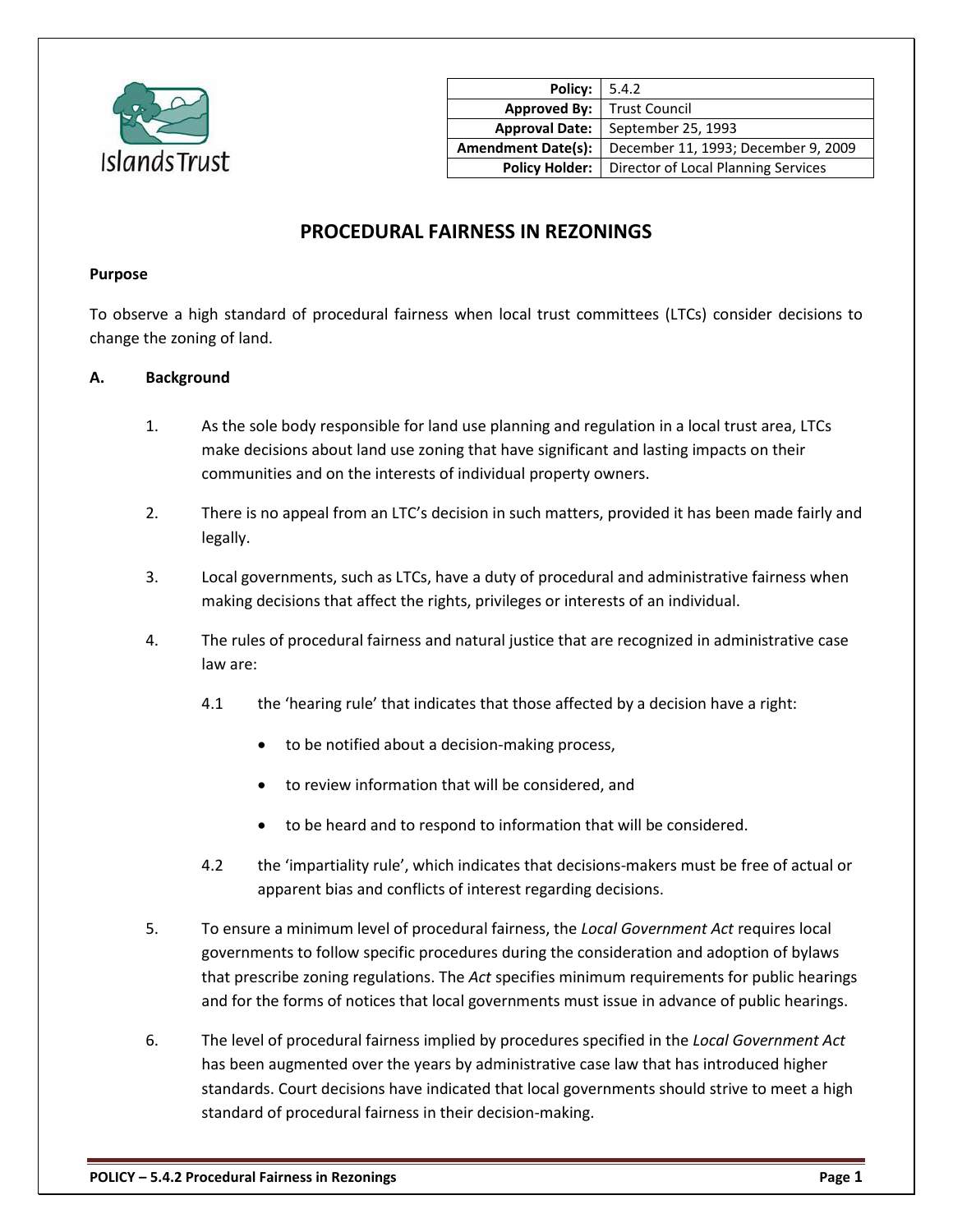- 7. Evidenced-based decision making and good communication with the parties affected by a decision are also important practices that can help to ensure that processes are fair and seen to be fair.
- 8. These guidelines are intended to identify some best practices for local trust committees (including a quorum of a local trust committee), individual trustees and staff and to illustrate how they can achieve a high standard of administrative fairness in LTC decision-making processes, particularly regarding zoning changes. The guidelines are organized according to two 'rules' of natural justice noted above, with the addition of two sections that include best practices for evidence-based decision-making and communication.

## **B. Legislated References**

## *Local Government Act*

Trust Council Policy 7.1.1 – Administrative Fairness Principles

Trust Council Policy 7.1.2 – Handling of Administrative Fairness Complaints

Buholzer, W. *BC Planning Law and Practice*. Published by Butterworths, in association with the Planning Institute of BC

## **C. Links to Supporting Forms, Documents, Websites, Related Policies and Procedures**

n/a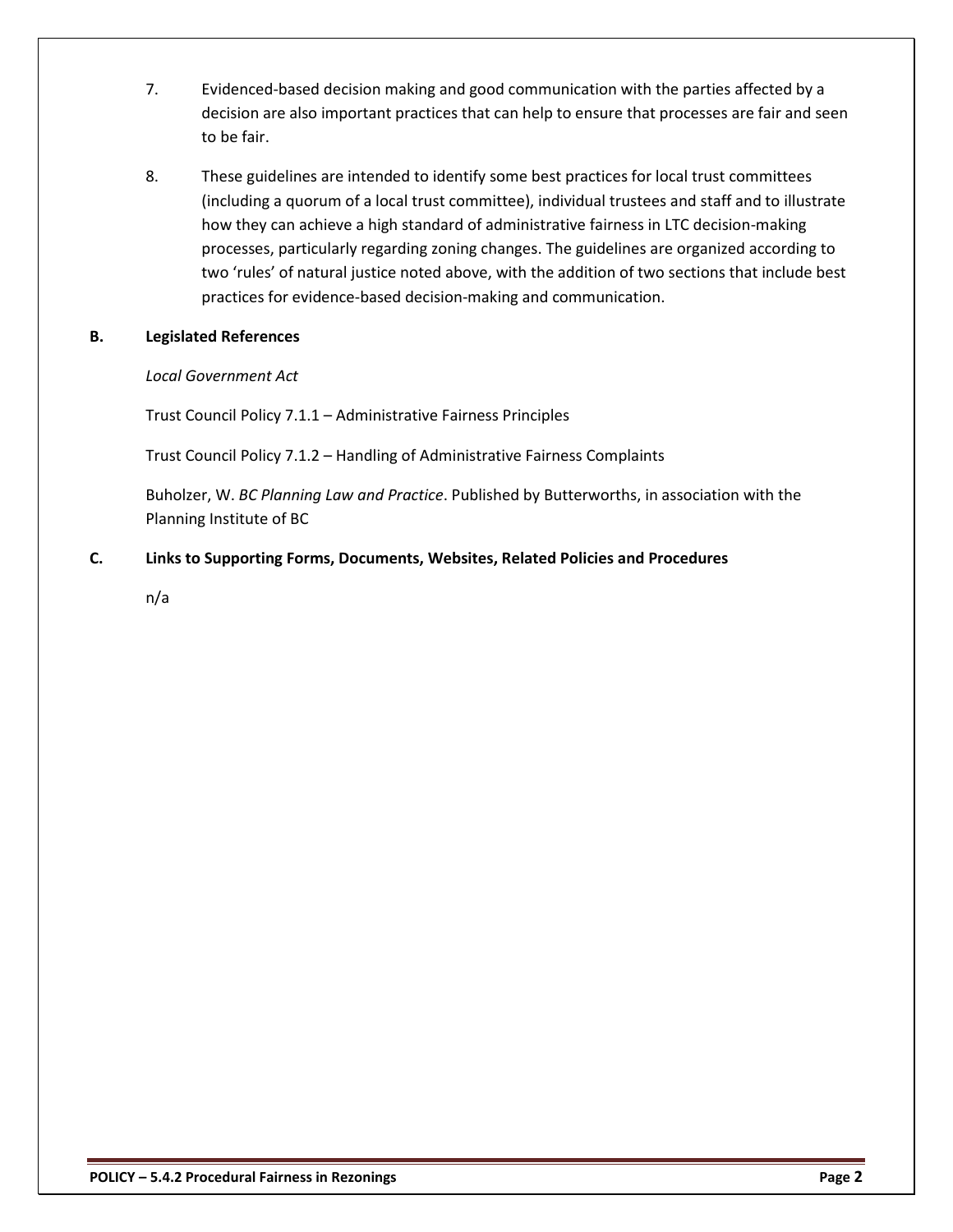## **D. Policy**

## **Guidelines**

## **1. The Hearing Rule**

#### **Right to be Notified**

*Before an LTC makes a decision about a zoning change, those whose interests may be affected (i.e. applicant, neighbours, community groups, others whose interests may be affected) must be notified about the decision-making process in accordance with statutory requirements.*

| A Local Trust Committee should |                                                                                                                                                                                                                                                                  |                    | Trustees should                                                                                                                                                                                                                                                                                                                                      |                                                     | Staff should                                                                                                                                                                                                                                                                                                                                                                                                                                                                                                                                                                                                                                                                                                                                                                                                                                                                                                                                                                                                                                                                                                 |
|--------------------------------|------------------------------------------------------------------------------------------------------------------------------------------------------------------------------------------------------------------------------------------------------------------|--------------------|------------------------------------------------------------------------------------------------------------------------------------------------------------------------------------------------------------------------------------------------------------------------------------------------------------------------------------------------------|-----------------------------------------------------|--------------------------------------------------------------------------------------------------------------------------------------------------------------------------------------------------------------------------------------------------------------------------------------------------------------------------------------------------------------------------------------------------------------------------------------------------------------------------------------------------------------------------------------------------------------------------------------------------------------------------------------------------------------------------------------------------------------------------------------------------------------------------------------------------------------------------------------------------------------------------------------------------------------------------------------------------------------------------------------------------------------------------------------------------------------------------------------------------------------|
| $\circ$                        | ensure it is following the rezoning application<br>process outlined in the Islands Trust<br>application guide.                                                                                                                                                   | $\circ$            | be aware of the rezoning application<br>process outlined in the Islands Trust<br>application guide.                                                                                                                                                                                                                                                  | $\circ$                                             | follow the requirements for public notice about<br>rezoning applications, as required by the Local<br>Government Act and the relevant procedure                                                                                                                                                                                                                                                                                                                                                                                                                                                                                                                                                                                                                                                                                                                                                                                                                                                                                                                                                              |
| $\circ$                        | ensure it considers decisions about rezoning<br>applications only after staff have provided<br>appropriate notice to applicants that a decision<br>item is on the business agenda and after the<br>interested public has had an opportunity to<br>access notice. | $\circ$<br>$\circ$ | ensure they are proposing motions about<br>decisions only if staff have notified the<br>applicant that a decision item is on the<br>business agenda and after the interested<br>public has had an opportunity to access<br>notice.<br>avoid motions to add significant decisions<br>about rezoning applications as 'late' items<br>on an LTC agenda. | $\circ$<br>$\circ$<br>$\circ$<br>$\circ$<br>$\circ$ | bylaw, erring on the side of ample notification.<br>provide applicants and others who express an<br>interest in an application with copies of the<br>rezoning application guide and review<br>application processes with them.<br>make applicants and others who express an<br>interest in an application process (neighbours,<br>community groups, etc.) aware of<br>opportunities to access meeting notices,<br>agendas and written materials the LTC will<br>consider regarding an application (i.e. in on-line<br>agenda packages or in the public hearing<br>binder available in advance of a hearing).<br>follow the process outlined in the rezoning<br>application guide when processing applications.<br>ensure applicants and others who express an<br>interest in an application are aware that an LTC<br>could decide not to proceed with an<br>application at any stage in the application<br>process.<br>ensure applicants have timely and adequate<br>notice that a decision item is on the LTC's<br>business agenda and that the public have had<br>an opportunity to access agenda notices. |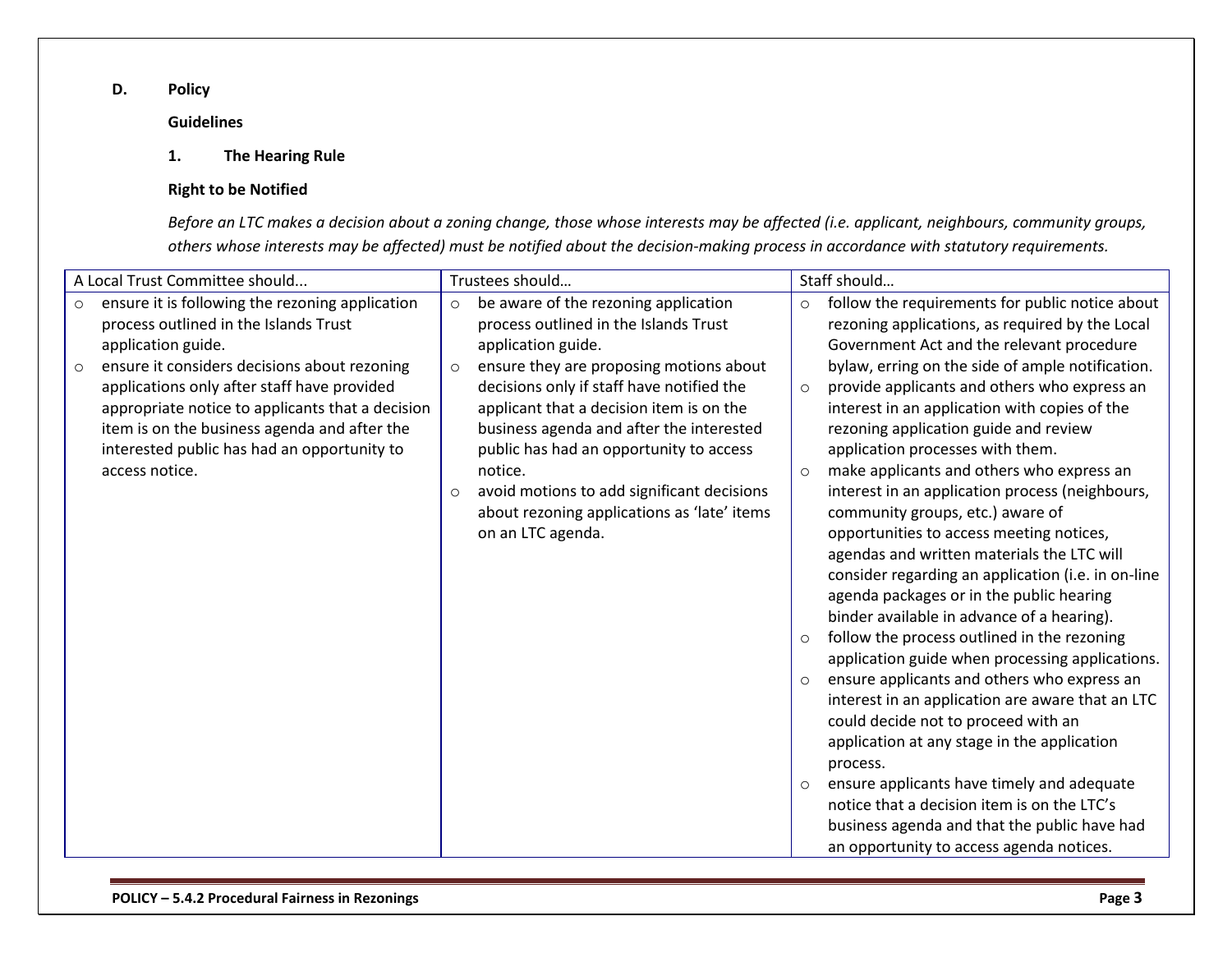## **Opportunity to Review**

*Before a decision about a rezoning application or an LTC-initiated zoning change is made, those whose interests may be affected by the decision must be given a reasonable opportunity to review the nature of the decision or action and to examine and consider the information the LTC will consider.*

| A Local Trust Committee should                                                                                                                                                                                                                                                                                                                                                                                                                                                                                                                                                                                                                                                                     | Trustees should                                                                                                                                                                                                                                                                                                                                                                                                                                                                                                                                                                                                                                                                                | Staff should                                                                                                                                                                                                                                                                                                                                                                                                                                                                                                                                                                                                                                                                                                                                                                                                                                                                                                        |
|----------------------------------------------------------------------------------------------------------------------------------------------------------------------------------------------------------------------------------------------------------------------------------------------------------------------------------------------------------------------------------------------------------------------------------------------------------------------------------------------------------------------------------------------------------------------------------------------------------------------------------------------------------------------------------------------------|------------------------------------------------------------------------------------------------------------------------------------------------------------------------------------------------------------------------------------------------------------------------------------------------------------------------------------------------------------------------------------------------------------------------------------------------------------------------------------------------------------------------------------------------------------------------------------------------------------------------------------------------------------------------------------------------|---------------------------------------------------------------------------------------------------------------------------------------------------------------------------------------------------------------------------------------------------------------------------------------------------------------------------------------------------------------------------------------------------------------------------------------------------------------------------------------------------------------------------------------------------------------------------------------------------------------------------------------------------------------------------------------------------------------------------------------------------------------------------------------------------------------------------------------------------------------------------------------------------------------------|
| not schedule private meetings or<br>$\circ$<br>discussions with anyone about an active<br>rezoning application (i.e. applicants,<br>property owners whose property is<br>subject to an LTC-initiated zoning change,<br>neighbours, community groups, others<br>interested in an application).<br>ensure that all public submissions,<br>$\circ$<br>reports and written materials that the<br>LTC will consider about a zoning change<br>are on the public record (with the<br>exception of in camera legal advice).<br>if attending a 'site visit' for the purposes<br>$\circ$<br>of understanding the physical context of<br>an application, attend with a staff<br>member who takes notes. Limit | forward all relevant submissions, reports<br>$\circ$<br>and written materials about a zoning<br>change that they receive directly from<br>the public to staff for inclusion in the<br>public record.<br>encourage all those who have comments<br>$\circ$<br>about an application or an LTC-initiated<br>zoning change to submit their comments<br>to the LTC in writing, or attend the public<br>hearing if they would like their opinions<br>taken into account as part of the LTC's<br>deliberations.<br>advise members of the public that the<br>$\circ$<br>LTC can only consider public submissions,<br>reports or written materials if they are<br>relevant and can be viewed or heard by | provide applicants (or owners of properties subject to<br>$\circ$<br>an LTC-initiated zoning change) with an opportunity to<br>access copies of public submissions, staff reports,<br>recommendations from advisory bodies, advice from<br>other agencies and any other written information the<br>LTC will consider regarding their application.<br>ensure that public submissions, reports and written<br>$\circ$<br>materials that an LTC will consider are available to<br>applicants (and others who have expressed an<br>interest) with time for them to consider the material<br>presented and to prepare and present a submission<br>before a decision is made.*<br>ensure that all written public submissions about<br>$\circ$<br>specific applications or LTC-initiated zoning changes<br>that the LTC will consider are entered into the public<br>record and available for review by applicants and the |
| interaction between the LTC and the<br>applicant (or other interested parties) to<br>the receipt of factual information that<br>can best be received at a site visit.                                                                                                                                                                                                                                                                                                                                                                                                                                                                                                                              | all interested parties.<br>avoid making motions to add significant<br>$\circ$<br>decisions about rezoning applications as<br>'late' items on an LTC agenda.                                                                                                                                                                                                                                                                                                                                                                                                                                                                                                                                    | public.*<br>advise members of the public that the LTC can only<br>$\circ$<br>consider public submissions that are available to all<br>interested parties.<br>attend and take notes at trustee site visits, where a<br>$\Omega$<br>quorum of an LTC and an applicant (or other<br>interested parties) will be present. Advise applicants<br>(or other interested parties) of the nature and<br>limitations of the visit (receipt of factual information<br>that can only be received at a site visit).<br>ensure relevant information is collated and made<br>$\Omega$<br>available to those who have expressed an interest<br>prior to a public hearing and at the hearing*<br>ensure that public hearing notices advise members of<br>O                                                                                                                                                                            |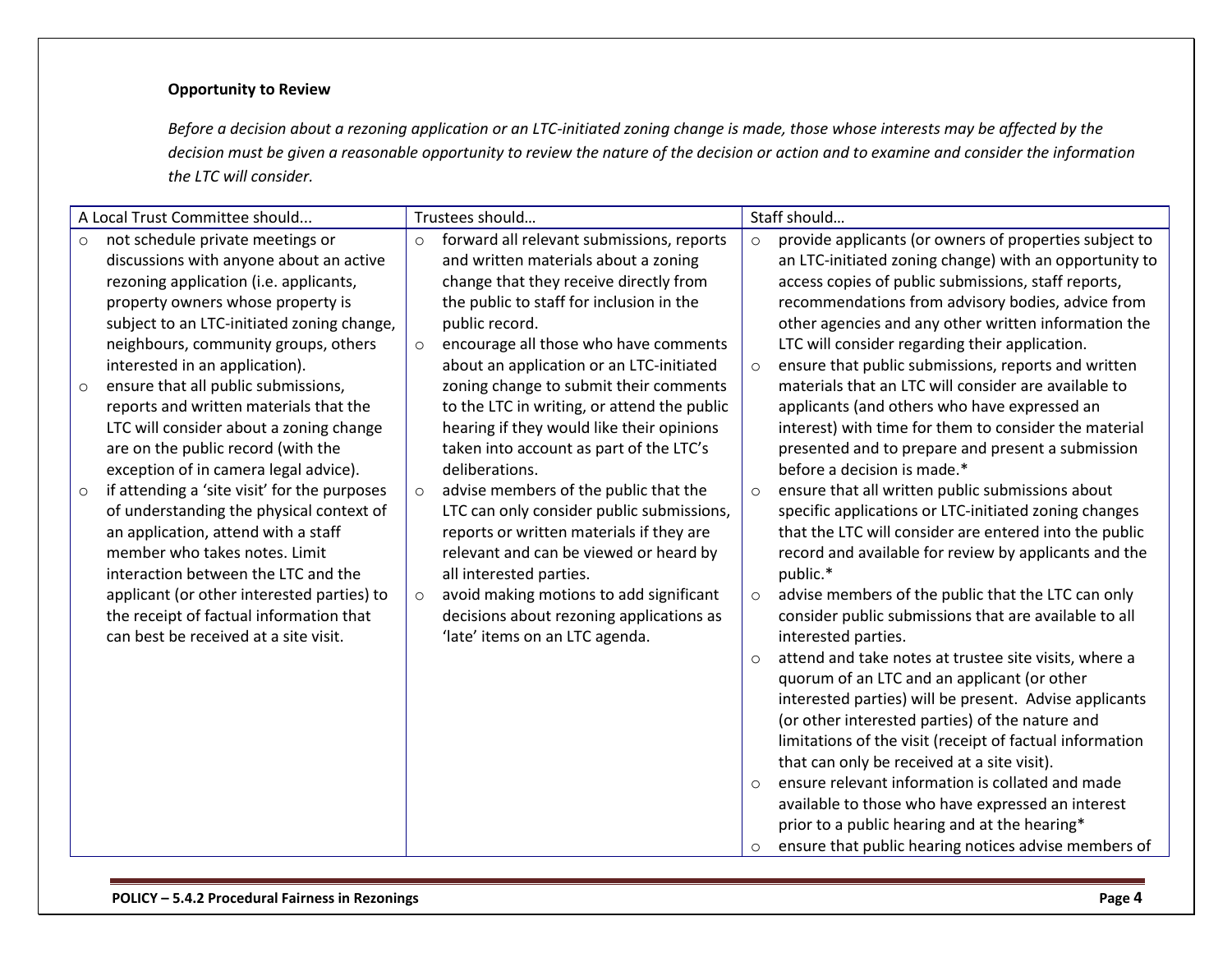| A Local Trust Committee should | Trustees should | Staff should                                                                                                                                                                                                                                                                                                                                                                                                                                                                                                                                                                                                                                                                |
|--------------------------------|-----------------|-----------------------------------------------------------------------------------------------------------------------------------------------------------------------------------------------------------------------------------------------------------------------------------------------------------------------------------------------------------------------------------------------------------------------------------------------------------------------------------------------------------------------------------------------------------------------------------------------------------------------------------------------------------------------------|
|                                |                 | the public where and when they can view relevant<br>information prior to the public hearing.<br>ensure that a copy of written submissions received at<br>$\circ$<br>a public hearing is available for review by the public at<br>the hearing.<br>* Note: These guidelines would be satisfied if materials are<br>included in an agenda package or public hearing binder<br>that is publicly available in accordance with normal<br>meeting and hearing timelines. Where substantive new<br>and different information is received as a late item at a<br>public hearing, the LTC may wish to adjourn or recess to<br>consider the new information and allow others to do so. |

#### **Opportunity to be Heard and to Respond**

*Before an LTC makes a decision about a zoning change, those whose interests may be affected by the decision must be given an opportunity to be heard and to present information in support of their position.*

*Before an LTC makes a decision about a zoning change, those whose interests may be affected by the decision must be given an opportunity to hear and respond to those who present information against their position.*

| A Local Trust Committee should |                                                              |  | Trustees should                        |         | Staff should                             |  |
|--------------------------------|--------------------------------------------------------------|--|----------------------------------------|---------|------------------------------------------|--|
| $\circ$                        | ensure that an LTC only makes a decision about a rezoning    |  | Ensure they are proposing              | $\circ$ | advise applicants of opportunities to    |  |
|                                | application (or LTC-initiated zoning change) after those     |  | substantive (i.e. non-procedural)      |         | present information about their          |  |
|                                | affected (i.e. applicants, neighbours, community groups,     |  | motions about a rezoning application   |         | application at meetings of advisory      |  |
|                                | etc.) have had an opportunity to be heard, either in writing |  | (or LTC-initiated zoning change) only  |         | bodies and the LTC.                      |  |
|                                | or in person and an opportunity to respond to other          |  | after those who have expressed an      | $\circ$ | ensure advisory bodies are aware of      |  |
|                                | information that the LTC has received or heard.              |  | interest (i.e. applicants, neighbours, |         | statutory obligations to hear from       |  |
| $\circ$                        | provide time for applicants and other interested parties to  |  | community groups, etc.) have had an    |         | applicants.                              |  |
|                                | speak as delegates if the LTC is considering a decision not  |  | opportunity to be heard, either in     | $\circ$ | advise others who express an interest in |  |
|                                | to proceed with an application prior to a public hearing.    |  | writing or in person and an            |         | an application about their opportunities |  |
| $\circ$                        | consider whether it should adjourn or recess a public        |  | opportunity to respond to other        |         | to access information about the          |  |
|                                | hearing if the LTC receives a significant amount of new and  |  | information that the LTC has received  |         | application and to be heard by the LTC.  |  |
|                                | different information immediately before or at the           |  | or heard.                              |         |                                          |  |
|                                | hearing, to allow sufficient time for interested parties to  |  | avoid making motions to add            |         |                                          |  |
|                                | prepare representations on that new information.             |  | significant decisions about rezoning   |         |                                          |  |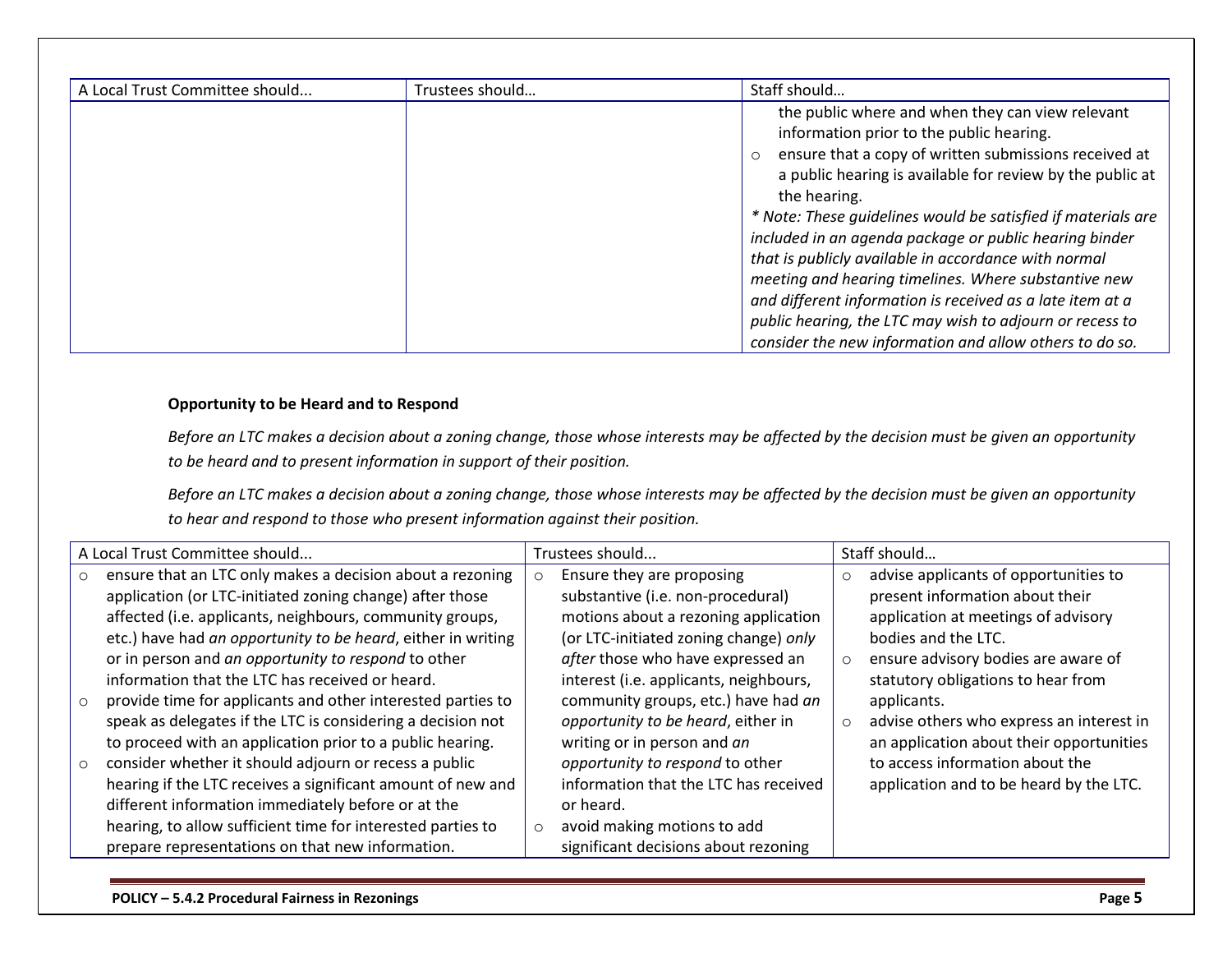| A Local Trust Committee should |                                                            | Trustees should |                                        | Staff should |
|--------------------------------|------------------------------------------------------------|-----------------|----------------------------------------|--------------|
|                                | ensure the fair conduct of public hearings, with cordial   |                 | applications as 'late' items on an LTC |              |
|                                | conduct by all participants and even-handed application of |                 | agenda.                                |              |
|                                | any procedural rules such as time limits on speaking.      |                 | through their actions and behavior,    |              |
|                                |                                                            |                 | support the conduct of public          |              |
|                                |                                                            |                 | hearings that are seen as fair to all  |              |
|                                |                                                            |                 | parties.                               |              |

# **2. The Impartiality Rule**

## **Lack of Bias**

*Decision-makers must be free of actual or apparent bias regarding specific decisions.*

| A Local Trust Committee should         | Trustees should                                                               | Staff should                                          |
|----------------------------------------|-------------------------------------------------------------------------------|-------------------------------------------------------|
| $\circ$ not pass resolutions that make | be familiar with the principles of bias in decision-making.<br>$\circ$        | be familiar with the principles of bias in<br>$\circ$ |
| or imply any commitments               | resign from leadership positions in community or other groups<br>$\circ$      | decision-making.                                      |
| regarding the eventual                 | that regularly have interests in zoning decisions made by their               | advise trustees of reasonable concerns<br>$\circ$     |
| outcome of a proposed zoning           | LTC.                                                                          | about bias, if they have such concerns or             |
| change, before the process is          | only participate in decisions if they can honestly state that they<br>$\circ$ | become aware that others have.                        |
| complete.                              | have an open mind about the matter despite any general policy                 | refer trustees to the Chief Administrative<br>$\circ$ |
| $\circ$ not pass resolutions that make | orientation to which they may be committed.                                   | Officer if they wish to seek legal advice             |
| or imply a commitment to give          | not make or imply any commitments regarding the outcome of a<br>$\circ$       | about bias concerns.                                  |
| any greater consideration to           | proposed zoning change.                                                       | Ensure applicants, property owners and<br>$\circ$     |
| the comments or advice of any          | not make or imply a commitment to give greater consideration to<br>$\circ$    | other interested parties understand that              |
| individual member of the               | the comments or advice of any individual member of the public,                | trustees cannot make or imply any                     |
| public, group, landowner, or           | group, landowner, or applicant.                                               | commitments regarding the eventual                    |
| applicant.                             | where an advisory group is discussing an application, participate<br>$\circ$  | outcome of a proposed zoning change                   |
|                                        | only as an observer (or as a resource person if no staff are                  | before the process is complete.                       |
|                                        | present) and avoid attempts to influence the advice of the group.             |                                                       |
|                                        | not attempt to influence staff and consultants about the                      |                                                       |
|                                        | recommendations in their reports.                                             |                                                       |
|                                        | avoid statements before a public hearing that suggest they have<br>$\circ$    |                                                       |
|                                        | already made up their minds about the decision.                               |                                                       |
|                                        | seek legal advice promptly if they feel they may be biased, or if<br>$\circ$  |                                                       |
|                                        | another party alleges bias.                                                   |                                                       |
|                                        | follow legal advice they receive about bias.<br>$\circ$                       |                                                       |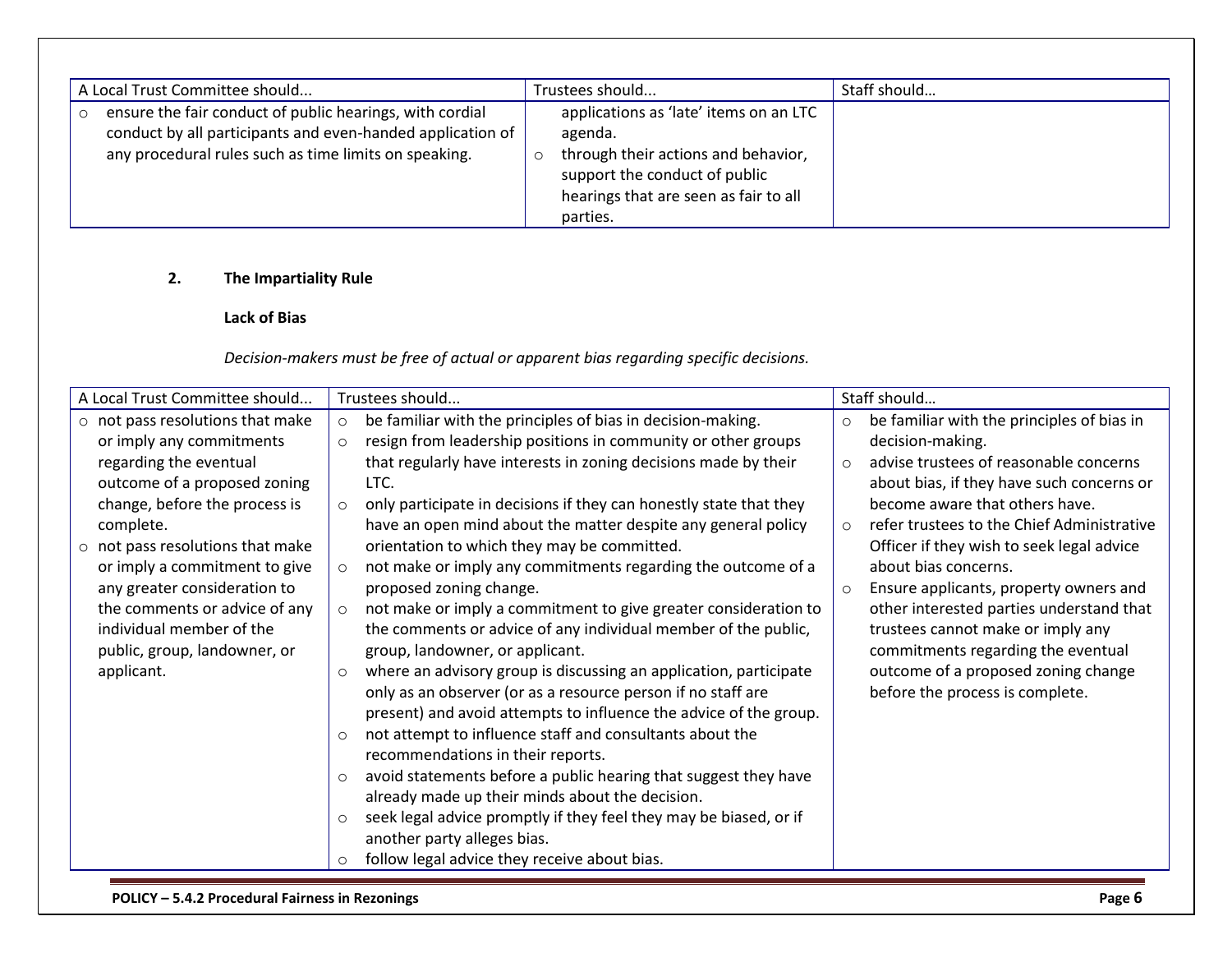## **Conflict of Interest**

*Decision-makers must not have personal interests that prevent them, or appear to prevent them, from performing their duties impartially.*

| A Local Trust Committee should                                                                                    | Trustees should                                                                                                                                                                                                                                                                                                                                                                                                                                                                                                                                                                                                                                             | Staff should                                                                                                                                                                                                                                                                                                                                                                                                                                                                                                                                                                                                                                                                                                                                                                                                                               |
|-------------------------------------------------------------------------------------------------------------------|-------------------------------------------------------------------------------------------------------------------------------------------------------------------------------------------------------------------------------------------------------------------------------------------------------------------------------------------------------------------------------------------------------------------------------------------------------------------------------------------------------------------------------------------------------------------------------------------------------------------------------------------------------------|--------------------------------------------------------------------------------------------------------------------------------------------------------------------------------------------------------------------------------------------------------------------------------------------------------------------------------------------------------------------------------------------------------------------------------------------------------------------------------------------------------------------------------------------------------------------------------------------------------------------------------------------------------------------------------------------------------------------------------------------------------------------------------------------------------------------------------------------|
| ensure statutory procedures<br>$\circ$<br>are followed where a trustee<br>has declared a conflict of<br>interest. | be familiar with the principles of conflict of interest in<br>$\circ$<br>decision-making.<br>not participate in or attempt to influence decisions if<br>$\circ$<br>they have a direct or indirect financial or personal<br>interest in the outcome.<br>be familiar with the statutory requirements for leaving<br>$\circ$<br>meetings where they have a conflict of interest<br>(including advisory group meetings)<br>seek advice promptly if they feel they may have a<br>$\circ$<br>conflict of interest, or if another party alleges a conflict<br>of interest.<br>follow legal advice they receive in regards to a conflict<br>$\circ$<br>of interest. | be familiar with the principles of conflict of interest<br>$\circ$<br>in decision-making and with the statutory<br>requirements for managing situations where a<br>trustee is in conflict.<br>ensure appropriate record keeping in meeting<br>$\circ$<br>minutes when trustees leave meetings for conflict<br>of interest reasons.<br>advise trustees of reasonable concerns about<br>$\circ$<br>conflict of interest, if they have such concerns or<br>become aware that others have.<br>refer trustees to the Chief Administrative Officer, if<br>$\circ$<br>they wish to seek legal advice about conflict of<br>interest concerns.<br>advise supervisor if, as a staff member responsible<br>$\circ$<br>for a file, they believe they may have a conflict of<br>interest that could affect the objectivity of their<br>recommendations. |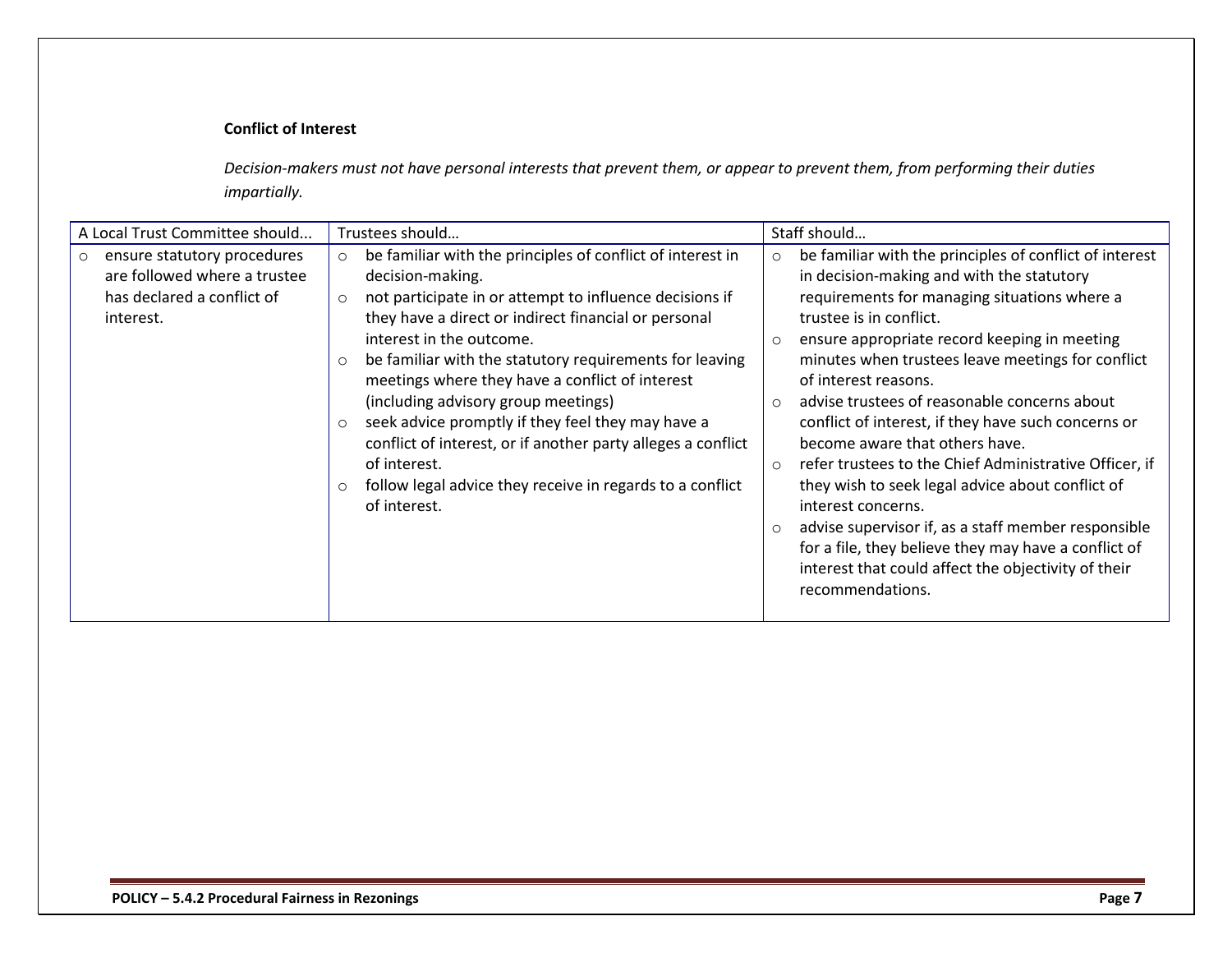#### **3. Evidence-based Decision Making**

While not a legal requirement of local government rezoning processes in BC, ensuring that there is time to consider information about an application, that the information considered is accurate and that irrelevant information is treated with caution is a good practice that supports fair, transparent and accountable decision-making processes.

Accurate and Relevant Information

*Decisions should be based on accurate and relevant information, excluding irrelevant considerations.*

| A Local Trust Committee should |                                                                                                                                            | Trustees should |                                                                                                                                                                     | Staff should       |                                                                                                                                                                                         |  |
|--------------------------------|--------------------------------------------------------------------------------------------------------------------------------------------|-----------------|---------------------------------------------------------------------------------------------------------------------------------------------------------------------|--------------------|-----------------------------------------------------------------------------------------------------------------------------------------------------------------------------------------|--|
| $\circ$                        | ensure there is sufficient time for<br>trustees to receive and consider the                                                                | $\circ$         | allow sufficient personal time to review and<br>understand written materials about a decision,                                                                      | $\circ$            | ensure there is sufficient time for receipt and<br>inclusion of relevant information regarding                                                                                          |  |
| $\circ$                        | meeting agenda package or late written<br>materials before a meeting.<br>ensure it makes decisions at the                                  |                 | including information provided by the<br>applicant, staff reports, advisory group<br>recommendations, agency comments and                                           | $\circ$            | applications before they are considered by an LTC.<br>follow Islands Trust templates for staff reports and<br>ensure reports are as complete as possible.                               |  |
|                                | appropriate time in the process and<br>after trustees have had the time to<br>consider items circulated in the<br>meeting agenda package.  | $\circ$         | comments from the public.<br>discourage repetition or use of irrelevant<br>information (e.g. personal comments, gossip,<br>hearsay) as a factor in decision-making. | $\circ$            | ensure information in staff reports is as factual and<br>accurate as possible, or that appropriate<br>statements are made where information cannot be<br>verified.                      |  |
| $\circ$                        | treat irrelevant information (e.g.<br>personal comments about an applicant<br>or other interested party, gossip,<br>hearsay) with caution. | $\circ$         | avoid making motions to add significant<br>decisions about rezoning applications as 'late'<br>items on an LTC agenda.                                               | $\circ$<br>$\circ$ | discourage repetition or use of irrelevant<br>information (e.g. personal comments, gossip,<br>hearsay) as a factor in decision-making.<br>proactively clarify inaccurate statements (if |  |
| $\circ$                        | discourage input in correspondence or<br>at public meetings that consists of<br>irrelevant information.                                    |                 |                                                                                                                                                                     |                    | significant) that are made by others during the<br>course of LTC decision-making processes.                                                                                             |  |